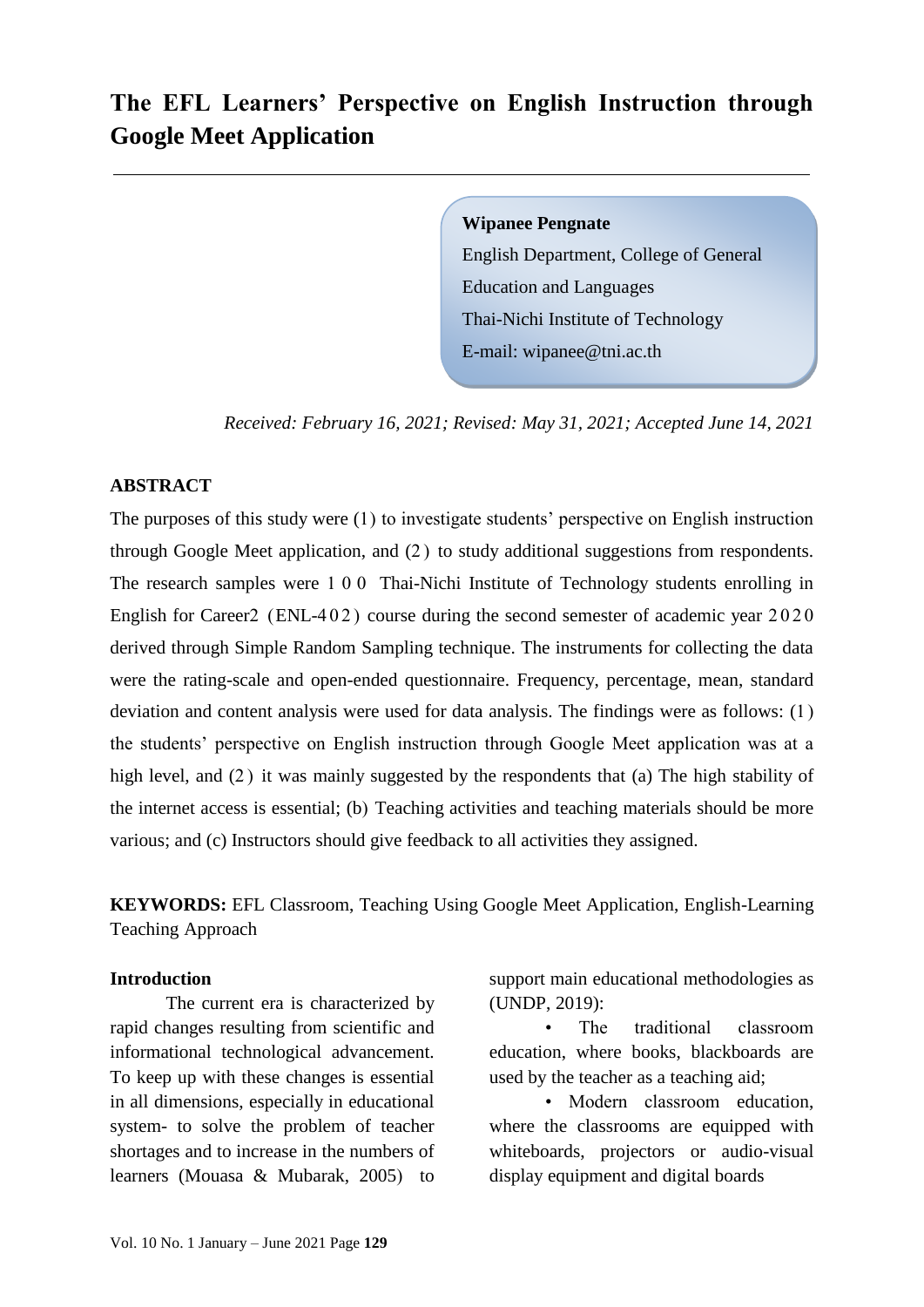• Online education, where the information technologies and communications are used to help in the development and acquisition of knowledge from the different remote locations. It uses the internet and video/audio and text communication and software to create the learning environment.

Technology, offering a great deal of options to the teachers, is a key to open a brand new door to the classrooms. Among these options, Web tools are one of the most useful innovations in classrooms. Exploring the role that Web 2.0 technologies can play in enhancing language learning development, Motteram & Sharma (2009) showed that the use of technologies is changing our understanding of the profession of language education. The second study about Web 2.0 technology (Tilfarlioglu, 2011) aimed to determine undergraduate and high school students' attitudes towards the use of English in this technology.

The education system in Thai-Nichi Institution of Technology (TNI) is based on traditional and modern classroom education and requires the students to attend every class. Google Classroom are, sometimes, used to post the teaching materials as well as assign the homework. However, the situation has changed in the summer semester of 2020 (March-May), when the expansion of coronavirus COVID-19 infection was intense in Thailand, which leaded to country lockdown (Department of Disease Control, 2020).

Due to the COVID-19 crisis. teachers and students both find themselves in the situation where they felt compelled to embrace the online teaching-learning process (Lederman, 2020) through digital intelligence (DQ Institute, 2019). In this case, approach to learning through Google Classroom is a part of a strategy that uses technology to facilitate faculty and students in the learning process (Ocampo, 2017). In Google Classroom, lecturers can provide teaching materials, assign tasks for students, and upload the students' grade, so that they can immediately see the scores obtained in the course. In addition, Google Meet is one of the effective alternative channels of online teaching. It also minimizes the costs incurred due to the use of more affordable stationery and other materials, and can minimize time released energy (Inoue & Pengnate, 2018). However, one of the significant barriers for realizing the effectiveness of learning from online classes is that not all students have an online stability of the internet access. In addition, there are also students who do not have smartphones or a data plan for attending online discussion sessions. As a result, the facility to use of Google Meet as a medial of teaching should be highly concern by the government to provide basic access for those students.

### **Conceptual Framework**

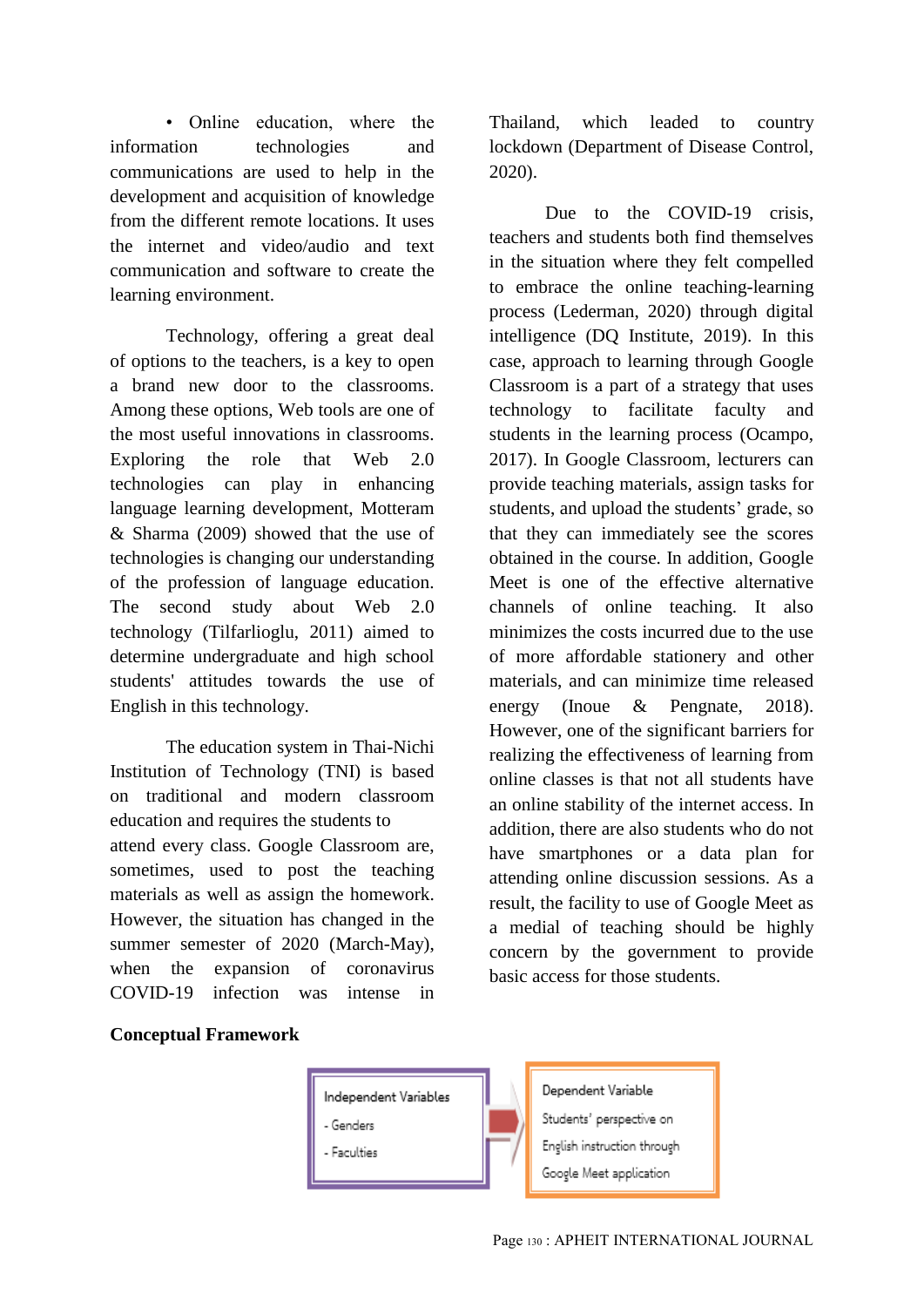# **Research Objectives**

The purposes of this study were:

1) to investigate students' perspective on English instruction through Google Meet application in three aspects: Teaching materials, Learning Activities, and Instructor; and

2) to study additional suggestions from respondents.

# **Research Methodology**

This study focused on students' perspective on English instruction through Google Meet application which consists of population and samples as follows:

The population of this study was 145 students enrolling in English for Career2 (ENL-402) course during the second semester of the academic year 2020.

The samples of this study were 100 students enrolling in English for Career2 (ENL-402) course during the second semester of the academic year 2020 derived through Simple Random Sampling technique.

# **Instrumentation**

The instruments used for gathering the data were the rating-scale and openended questionnaire based on students' perspective on English instruction through Google Meet application.

The first part (Part 1) of the questionnaire asked for the demographic information of the respondents: Gender and Faculty. The second part (Part 2) concerned with students' perspective on English instruction through Google Meet application. This part consisted of 5 items of Teaching materials, 10 items of Learning activities, and 5 items of

The five levels of students' perspective used in the questionnaire were ranked as "The highest level", "High level", "Moderate level", "Low level", and "The lowest level". Responses from the questionnaires were subsequently coded. The data of the respondents' coded responses were statistically calculated and analyzed.

# **Data Analysis**

Data analysis from questionnaire both single item and whole questionnaire which presented by a form of rating scale. These rating scales were calculated to find out mean and standard deviation and then translated based on criteria developed by Best (1981) as follows:

| 5                           | refers to | The highest level |
|-----------------------------|-----------|-------------------|
| $\overline{A}$              | refers to | High level        |
| $\mathcal{R}$               | refers to | Moderate level    |
| $\mathcal{D}_{\mathcal{L}}$ | refers to | Low level         |
|                             | refers to | The lowest level  |

- $1.00 \le \overline{X} < 1.50$  refers to the lowest level.
- $1.51 \leq \overline{X} < 2.50$  refers to low level.
- $2.51 \leq \overline{X} < 3.50$  refers to moderate level.

 $3.51 \leq \overline{X}$  < 4.50 refers to high level.

 $4.51 \leq \overline{\times}$  < 5.00 refers to the highest level.

The result of the scores under 0.5 from the experts had to be considered and improved. The data obtained from small group participant was analyzed to find reliability by using α-Coefficient formula Coefficient of reliability was 0.96

The collected data was analyzed using a computer program. The statistics used for analyzing the data were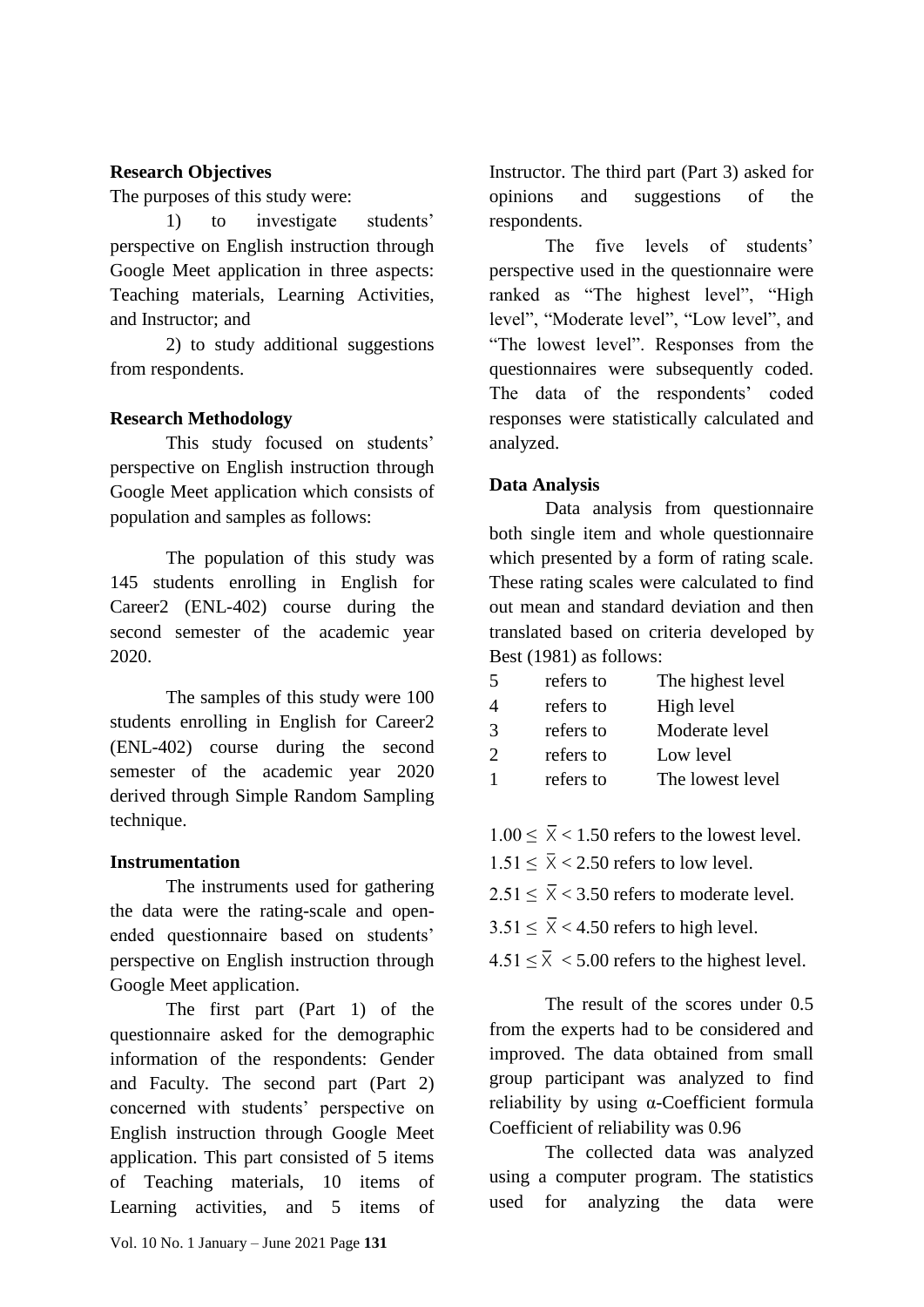frequency, percentage, mean, standard deviation, and content analysis.

Part 1: Results of the demographic data of the respondents

### **Results**

**Table 1** Results of the Demographic Data of the Respondents

| Demographic data of the respondents | n   | Percentage |
|-------------------------------------|-----|------------|
| 1. Gender                           |     |            |
| $1.1)$ Male                         | 39  | 39         |
| 1.2) Female                         | 61  | 61         |
| Total                               | 100 | 100        |
| 2. Faculty                          |     |            |
| 2.1) Business Administration        | 42  | 42         |
| 2.2) Engineering                    | 27  | 27         |
| 2.3) Information Technology         | 31  | 31         |
| <b>Total</b>                        | 100 | <b>100</b> |

Table 1 showed that percentages of respondents in genders ranged from 39% as male students and 61% as female students. For the faculties, the percentages ranged from 42% for Business Administration Students, followed by 27% for Engineering students, and 31% for Information Technology students.

Part 2: Students' perspective on English instruction through Google Meet application

**Table 2** Mean  $(\overline{X})$  and Standard Deviation (S.D.) of the Students' perspective on English instruction through Google Meet application in Overall

| No.          | <b>Aspects</b>      |      | S.D. | Level   |
|--------------|---------------------|------|------|---------|
| ı.           | Teaching materials  | 4.32 | 0.69 | high    |
| 2.           | Learning activities | 4.34 | 0.64 | high    |
| 3.           | Instructor          | 4.52 | 0.66 | highest |
| <b>Total</b> |                     | 4.39 | 0.66 | high    |

The above table indicated that students had a high level of perspective on English instruction through Google Meet application in overall  $(\overline{X} = 4.39)$ . The highest rank at a high level was Instructor

 $(\overline{X}$ = 4.52), followed by Learning activities and Teaching materials ( $\overline{X}$  = 4.34 and  $\overline{X}$  = 4.32 respectively).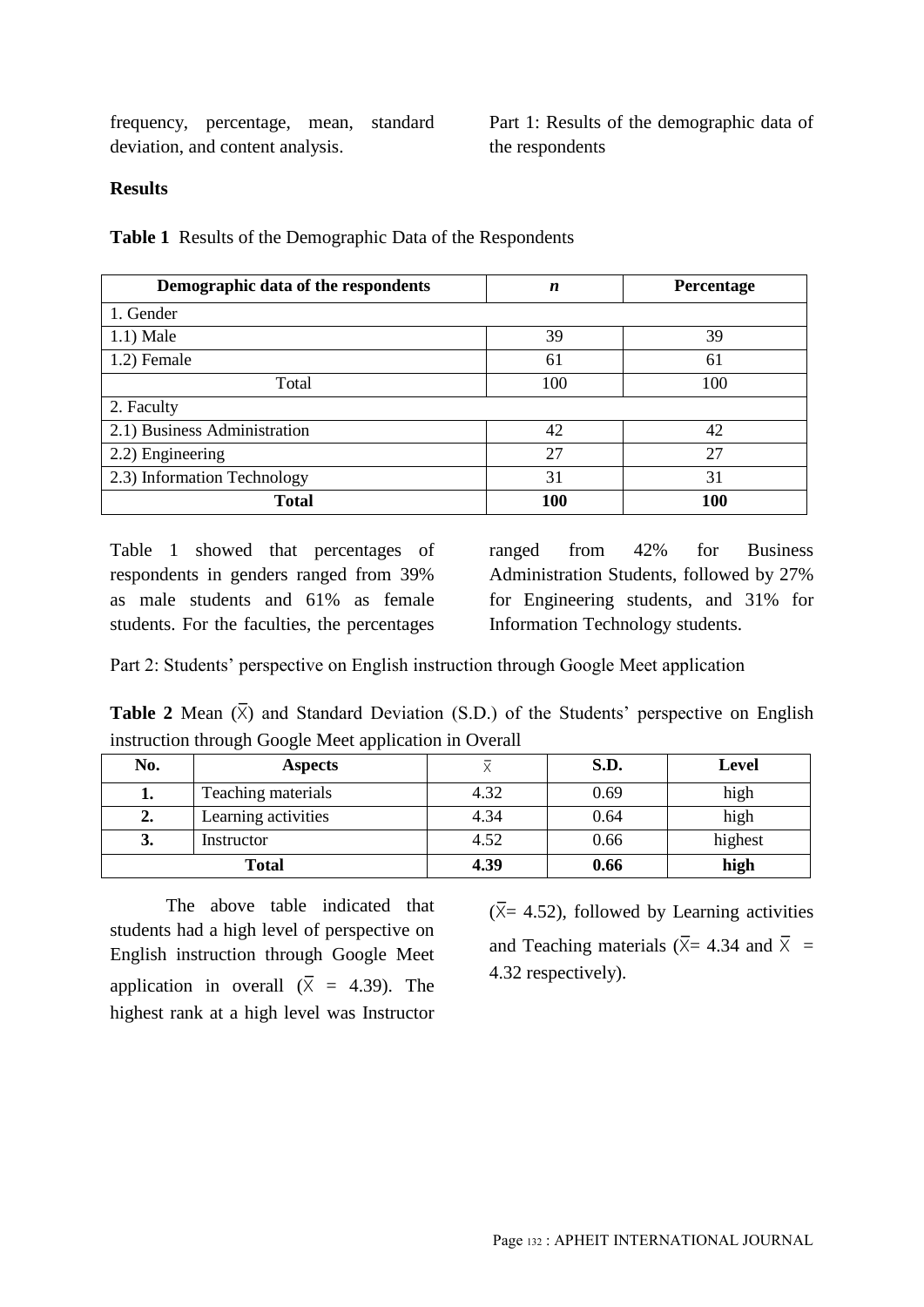| No. | <b>Components</b>                                  | $\bar{\mathsf{x}}$ | S.D. | Level   |
|-----|----------------------------------------------------|--------------------|------|---------|
|     | Teaching materials are various.                    | 4.53               | 0.73 | highest |
| 2.  | Teaching materials are useful.                     | 4.21               | 0.62 | high    |
| 3.  | Teaching materials are easy to be downloaded       | 4.32               | 0.57 | high    |
| 4.  | Teaching materials are easy to read.               | 4.18               | 0.75 | high    |
| 5.  | Teaching materials are attracted to self-learning. | 4.38               | 0.79 | high    |
|     | Total                                              | 4.32               | 0.69 | high    |

**Table 3** Mean  $(\overline{X})$  and Standard Deviation (S.D.) of the Students' perspective on English instruction through Google Meet application in Teaching materials

The table presented that the mean score of the students' perspective on English instruction through Google Meet application in Teaching materials was at a high level ( $\bar{X}$ = 4.32). The highest level of perspective was "Teaching materials are various." ( $\overline{X}$ = 4.53), followed by "Teaching materials are attracted to self-learning."  $(\overline{X}$  = 4.38) whereas the lowest rank at a high level of the students' perspective was "Teaching materials are easy to read."  $(\bar{X}$ = 4.18).

| <b>Table 4</b> Mean $(\overline{X})$ and Standard Deviation (S.D.) of the Students' perspective on English |  |  |
|------------------------------------------------------------------------------------------------------------|--|--|
| instruction through Google Meet application in Learning activities                                         |  |  |

| No. | <b>Components</b>                                         | $\bar{x}$ | S.D. | <b>Level</b> |
|-----|-----------------------------------------------------------|-----------|------|--------------|
| 1.  | Listening activities are useful.                          | 4.05      | 0.49 | high         |
| 2.  | Speaking activities are useful.                           | 4.12      | 0.71 | high         |
| 3.  | Reading activities are useful.                            | 4.36      | 0.66 | high         |
| 4.  | Writing activities are useful.                            | 4.17      | 0.54 | high         |
| 5.  | Activities are easy to download.                          | 4.68      | 0.59 | highest      |
| 6.  | Activities are various.                                   | 4.71      | 0.53 | highest      |
| 7.  | Numbers of quizzes and assignments are suitable.          | 4.33      | 0.87 | high         |
| 8.  | Quizzes and assignments are useful.                       | 4.27      | 0.64 | high         |
| 9.  | Activities are used for attracting the students to learn. | 4.28      | 0.55 | high         |
| 10. | Activities are used for motivating to self-learning.      | 4.39      | 0.84 | high         |
|     | <b>Total</b>                                              | 4.34      | 0.64 | high         |

The table presented that the mean score of the students' perspective on English instruction through Google Meet application in Learning activities was at a high level ( $\bar{X}$ = 4.34). The highest level of the students' perspective was "Activities

are various."  $(\bar{X} = 4.71)$ , followed by "Activities are easy to download."  $(\bar{X}$ = 4.68) whereas the lowest rank at a high level was "Listening activities are useful."  $(\bar{X} = 4.05)$ .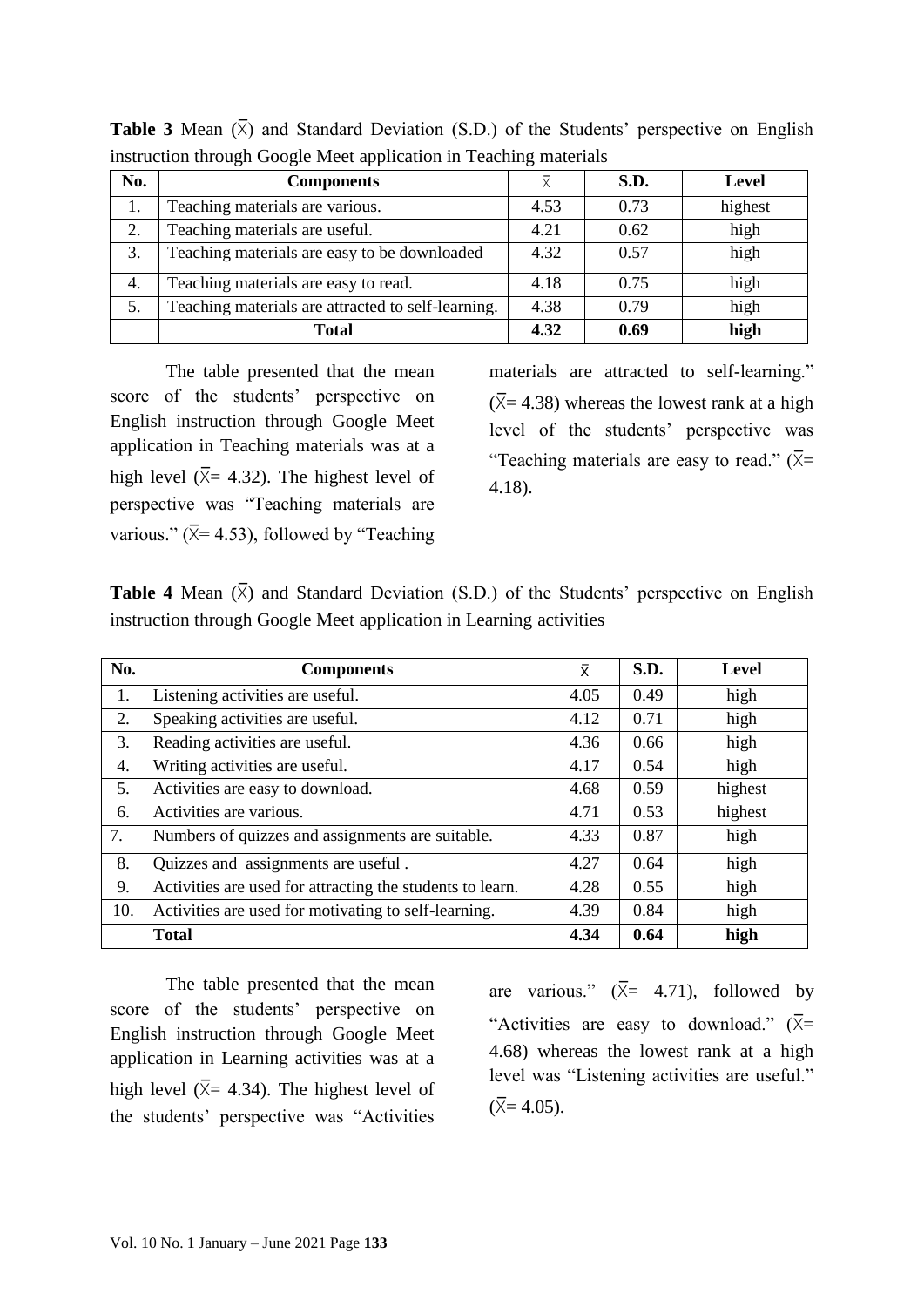**Table 5** Mean  $(\bar{X})$  and Standard Deviation (S.D.) of the Students' perspective on English instruction through Google Meet application in Instructor.

| No. | <b>Components</b>                                                  |      | S.D. | <b>Level</b> |
|-----|--------------------------------------------------------------------|------|------|--------------|
| 1.  | Instructor posts the teaching materials, assignment and quizzes    | 4.80 | 0.74 | highest      |
|     | regularly.                                                         |      |      |              |
| 2.  | Instructor has well- understanding of using Google Meet.           | 4.52 | 0.65 | highest      |
| 3.  | Instructor can teach through Google Meet smoothly.                 | 4.40 | 0.58 | high         |
| 4.  | Instructor can solve an unexpected problem while using Google      | 4.31 | 0.66 | high         |
|     | Meet.                                                              |      |      |              |
| 5.  | Instructor understands a problem of the students who do not have a | 4.57 | 0.68 | highest      |
|     | smartphone, the internet or computer.                              |      |      |              |
|     | <b>Total</b>                                                       | 4.52 | 0.66 | highest      |

The table presented that the mean score of the students' perspective on English instruction through Google Meet application in Instructor was at the highest level ( $\bar{X}$ = 4.52). The highest level of perspective was "Instructor posts the teaching materials, assignment and quizzes regularly."  $(\bar{X} = 4.80)$ , followed by "Instructor" understands a problem of the students who do not have a smartphone, internet or computer."  $(\bar{X} = 4.57)$  whereas the lowest rank at a high level was "Instructor can solve an unexpected problem while using Google Meet." ( $\bar{X}$  = 4.31).

### **Discussion and Conclusion**

According to the findings, it was concluded as follows: 1) the students' perspective on English instruction through Google Meet application was at a high level, and 2) the high stability of the internet access is essential; teaching activities and teaching materials should be more various; and instructors should give feedback to all activities they assigned. This is related to the study of Barrreyro et al. (2019) who highlight that the lecture method using the media help of Google Meet is effective in terms of building knowledge. This might be because the process of learning through Google Meet involves audio and visual aspects where the lecturer delivers the material directly through the media. This is also shown during the learning process where students and lecturers communicate with each other about the material and ask questions about what is not yet understood and can be heard directly by other students. A more radical approach is further states by Van der Steen and Frissen (2017) who confirms that the instructor is important in delivery of learning material, question and answer between instructors and students to achieve in learning outcomes.

The opinions and suggestions from the respondents were listed as follows:

1. The high stability of the internet access is essential;

2. Teaching activities and teaching materials are more various and updated than face-to-face classroom;

3. Instructors should give feedback to all activities they assigned;

4. There should be more listening exercises.

### **Recommendation**

Recommendation for administrative policies: TNI should concern on providing facilities to TNI students in terms of accessibility of the internet or and devices supporting the students' learning.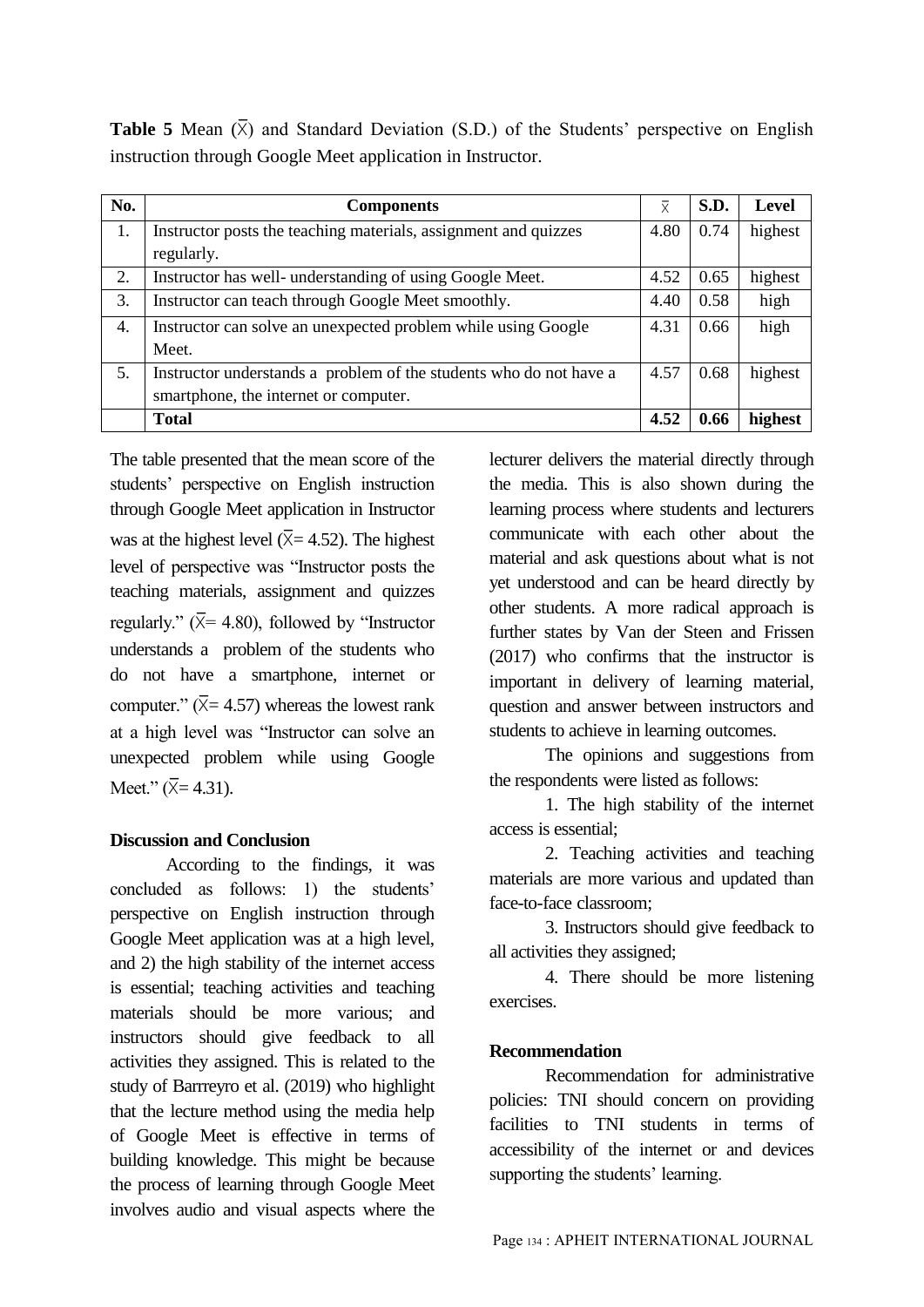Recommendation for implication of the research findings: Lecturers should provide teaching materials which are applicable in learning devices, from PC to smartphone. Some teaching materials such as reading passage might not be suitable with mobile phone.

Recommendation for further study, it should be focused on other forms of online learning application that support the students self-learning as well as creating.

learning environment for the 21st century skills.

#### **Acknowledgements**

This research is supported by College of General Education and Languages, Thai-Nichi Institute of Technology, Bangkok, Thailand.

### **References**

- Barreyro, J., Injoque, I., Formoso, J. and Burin, D. (2019). Computerized working memory battery (BIMeT-V): Studying the relation between working memory, verbal reasoning and reading comprehension. *Trends in Psychology*, *27*(1): 53-67.
- Best, J. (1981). *Research in education (4th ed.).* New Jersey: Prentice Hall. Department of Disease Control. (2020). Corona Virus Disease (COVID-19: Thailand Situation.
- DQ Institute (2019). Outsmart the Cyber-pandemic: Empower every child with digital intelligence by 2020.
- Inoue, M. and Pengnate, W. (2018). Belief in foreign language learning and satisfaction with using Google classroom to submit online homework of undergraduate students. *In 2018 5th International Conference on Business and Industrial Research (ICBIR)*, pp. 618-621, IEEE.
- Lederman, D. (2020). Will shift to remote teaching be boon or bane for inline learning? Inside Higher Ed.
- Motteram, G., & Sharma, P. (2009). Blending learning in a web 2.0 world. *International Journal of Emerging Technologies & Society*, *7*(2): 83-96
- Mousa, A. and Mubarak, A. (2005). *E-learning, Foundations and Applications, Data Network Corporation*, Riyadh, Saudi Arabia.
- Ocampo, J.F.G. (2017). Analysis of the use of Google Classroom, in the students of System Engineering of the Instituto Tecnologico de Mexicali. *European Journal of Multidisciplinary Stud*ies, *6*(2): 60-62.
- Tilfarlioglu, F. Y. (2011). An International Dimension of the Student's Attitudes towards the Use of English in Web 2.0 Technology. *Turkish Online Journal of Educational Technology-TOJET*, *10*(3): 63-68.